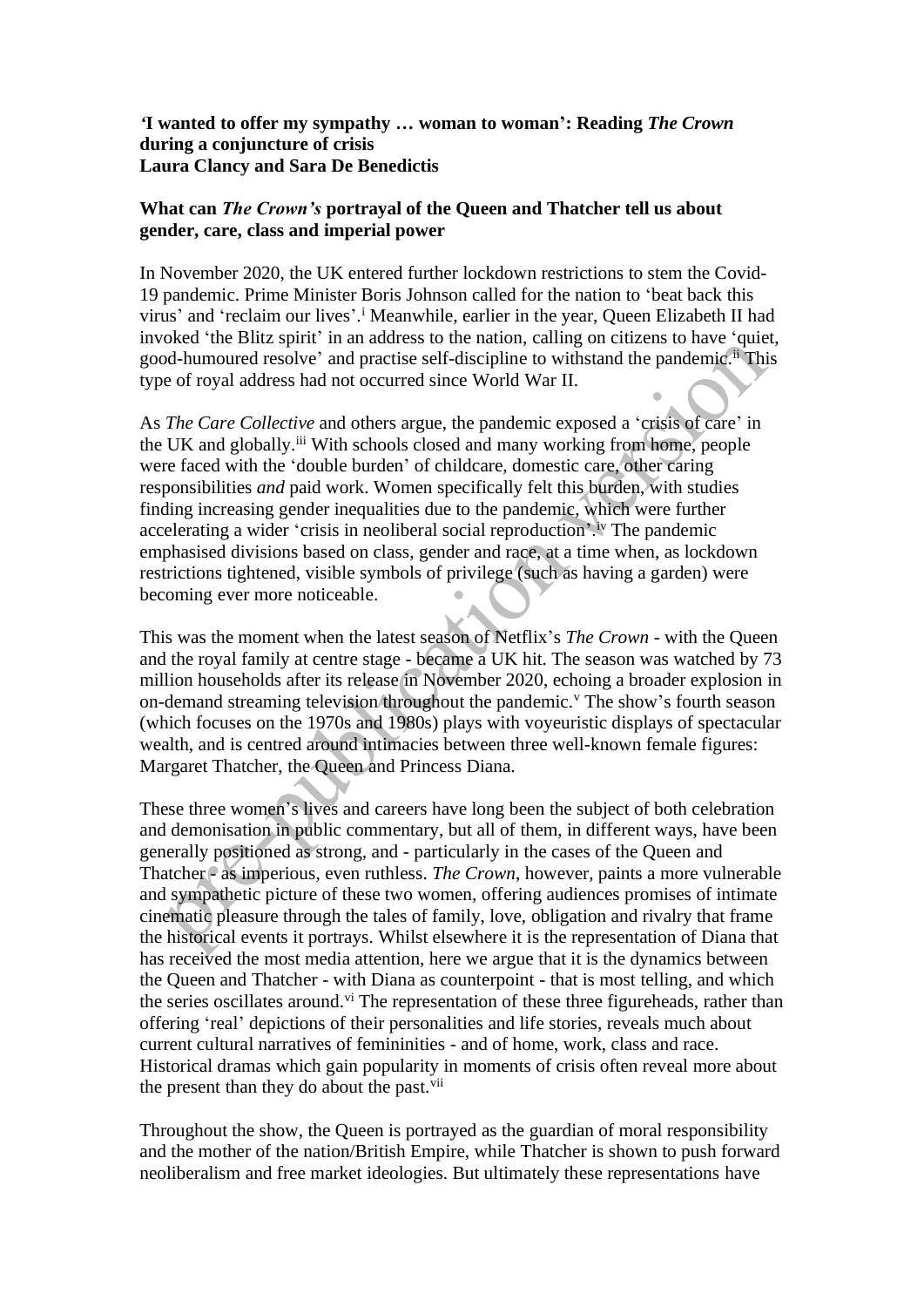very similar undertones. Through its oppositional representation of the Queen and Thatcher, the show raises contemporary critiques of neoliberalism, gender and the aristocratic imperial state - but only to then empty its critique of any political potential by redirecting and refocusing viewers' attention on to these individual women, their families and the home.

### **'Two menopausal women. That'll be a smooth ride'**

*The Crown* frames the Queen and Thatcher in terms of domestic intimacy from the outset. In the opening episode, 'Gold Stick', Thatcher is introduced as she gets ready at home waiting for the 1979 election outcome. She tweaks her hair, spritzes perfume and rehearses the line, 'We are *very* confident', as news commentary describes her 'remarkable stamina'. She leaves her house to hordes of reporters as the scene transitions to the Queen watching Thatcher on television. Subsequently, the two women meet in Buckingham Palace audience room, where the monarch and prime minister traditionally meet weekly, and Thatcher curtseys. A medium long shot depicts the power relations between them, but then they sit in their respective seats, in a similar pose and blue suits, presumably to represent the Conservative Party and royal 'blue' blood, suggesting that these are similarly powerful, strong women. The Queen briefly inquires after Thatcher's family, and these questions are rebuffed as Thatcher emphasises work. They discuss the merits of female leadership; Thatcher states that women are 'too emotional' and the Queen retorts that Thatcher will not have that problem with her. The scene cuts to Thatcher ironing her husband Denis's shirt at home while telling him about the Queen's work ethic.

This introduction positions these two women with pivotal roles in public life as primarily linked by their domestic and aesthetic labour: the settings, clothing, work and preparation to meet and greet others. Both women are depicted through quite traditional forms of middle-class femininity. Yet, they are also shown to have a strong work ethic and 'grit'. This connects to what Kim Allen and Anna Bull have termed the 'turn to character' across political and cultural realms: how character traits are 'mobilised to meet a variety of agendas and interests' in neoliberal times.<sup>viii</sup> The series, therefore, immediately raises questions about both character and the gendered negotiations of the care/work divide - the successful management of which has been relentlessly positioned as the responsibility of women. As the series continues, these women are often sympathetically shown to fail, in different ways, at negotiating this divide.

A recurring theme, for example, is the question of whether Thatcher and the Queen can be/are 'good' mothers while ruling the country. Diana becomes important here as the 'ultimate' selfless mother, targeted by the royal family as a suitable wife for Prince Charles.<sup>ix</sup> Throughout the series, Diana refuses to put the monarchy before her children's needs; she is the 'good' mother counterpoint to the Queen and Thatcher. One episode, 'Favourites', questions if the Queen and Thatcher have favourite children. Thatcher's son, Mark, disappears in the Sahara. When discussing this with the Queen during the weekly audience, Thatcher has no qualms in stating that Mark is her favourite child, and the Queen, shocked at Thatcher's boldness, denies that she has a favourite. The idea that mothers should not have favourites reverberates against the ideal that mothers should offer their children equal love and care. Not doing so is a failure of the 'good' mother, a challenge to the myth that mothers love unconditionally and equally. $x$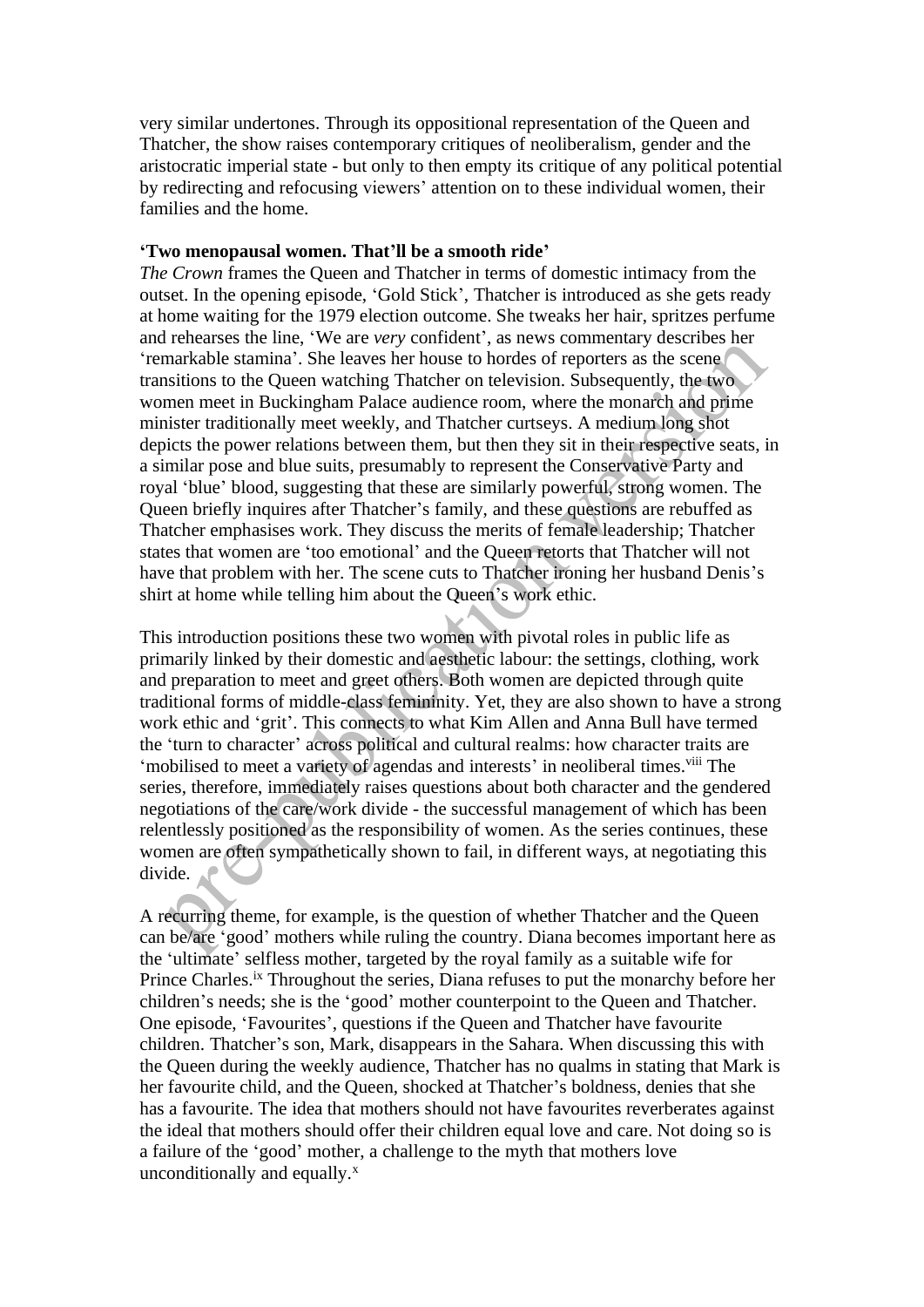The Queen meets her children to decide whether she has a favourite, and in the process discovers she is unaware of the intricacies of their lives. As the episode progresses, the Queen watches Thatcher on television announcing Mark's rescue, and stating: 'you are all used to thinking of me as Prime Minister. But what the last few days has shown me very clearly is that, above all else, I am a mother'. This frames Thatcher in terms of the work/home balance, and as starkly opposed with the Queen. As the episode ends, the Queen tells Philip that their children are 'lost', but that her mother has reassured her that she is 'already mother to the nation'. Philip comforts her; she is a 'good mother', but it is her job to 'stick around, stay alive and keep breathing' for the nation. Thus, while the Queen 'fails' at the work/home balance, this is mitigated through broader ideologies of monarchism. She may not 'successfully' mother her children, but she succeeds as grand/mother to Britain and the Commonwealth. This larger project moralises her mothering role through ideologies of sacrifice and duty, symbolising care.

These themes had some salience in the context of the Covid-19 pandemic, where we saw parents (predominantly mothers) struggling to balance the roles of employees, teachers, mothers, carers and housewives. Such change forced women to re-evaluate the work/home balance, while being addressed in media and public culture as sacrificing their own lives for the 'greater good'.<sup>xi</sup> Thatcher and the Queen's mothering dilemmas echoed the challenges faced by viewers, whilst continuing to emphatically position parenting as women's work.

While Thatcher appears to eventually, if problematically, succeed at the work/home balance, she is depicted as failing when it comes to attaining the necessary cultural attributes of upper-class privilege. Thatcher is represented as a working-class girl who overcame humble beginnings as a greengrocer's daughter to attend Oxford University and become prime minister. But such social mobility appears costly. In 'The Balmoral Test' episode, Thatcher and Diana visit Balmoral Castle. Thatcher and Denis are shown as not having the cultural capital to pass 'the test' and fit in with the upper classes. Among many incidents, they tip the household staff too early, and confuse drinks with formal dinner, arriving too early dressed in Black Tie; Thatcher also fails to bring outdoor shoes for country activities, and the couple leave early so Thatcher can attend to state business. While Thatcher doesn't 'want to catch any upper-class habits', she nonetheless is shown to fail. The familiar 'rags to riches' story that often characterises Thatcher in public and media discourse, and in parts of the show, is celebrated, but it is also complicated, as Thatcher's work ethic simultaneously positions her as a damaged workaholic who must negotiate various - care, work and class - demands.

Contrastingly, the royals and Diana demonstrate successful balancing of work and family time. Aristocratic Diana knows the upper-class rules and aces the 'Balmoral test': she brings the correct shoes, charms at dinner and is quietly instrumental in hunting the stag. Diana can also cherry-pick domestic work in ways Thatcher cannot, emphasising Diana's 'ordinariness'. Diana has class privilege, enabling her to *choose*  domestic labour as a cleaner, a job discussed at length when Philip and Diana hunt the stag. Meanwhile, Thatcher's forms of labour (from being prime minister to domesticity) are integral to her character, and are always already precarious. Writing about British representations of the Middletons during the early years of Prince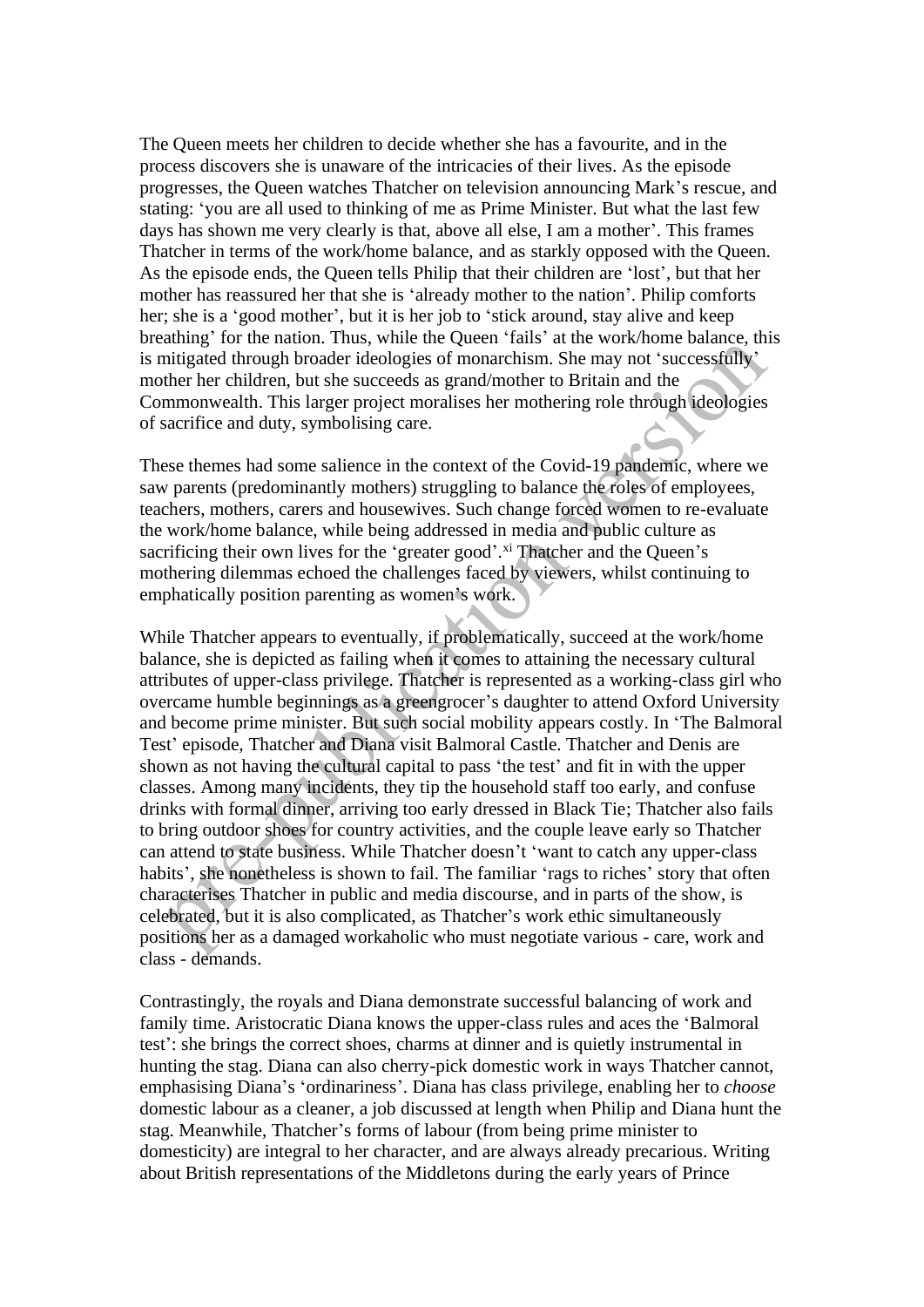William and Kate Middleton's relationship, Steph Lawler argues that Kate's mother showed 'sufficient "enterprise" to have escaped' her working-class origins through 'hard work', but her status was precarious as she was depicted as too déclassé for the royal family (for example, chewing gum at RMA Sandhurst).<sup>xii</sup> Likewise, Thatcher's class mobility is largely celebrated, but collapses when she attempts to 'pass' in royal circles, and the audience is asked to feel compassion for this failure.

This series of *The Crown* does make some pointed remarks, and at times it offers sympathetic and sentimental portrayals about the difficulties of juggling care and work within a patriarchal society, as well as the complexities around how class and belonging play out within the exclusionary nature of the monarchy. In its intimate characterisation of the historical figures of the Queen and Thatcher the show opens up the potential for critique. But ultimately these representations uphold middle-upper class distinctions and encourage selective ideas of meritocracy as the key to social mobility;<sup>xiii</sup> and they maintain ideologies that women should be primary carers and parents. This kind of ideological move has occurred in other television genres, for example in reality television and period dramas, and feminist scholars have explored this move for some time. $x$ iv

#### **'What of our moral economy?'**

Thatcher and the Queen's ideological stances are again contrasted in the episode 'Fagan'. Loosely based on real-life events, in this episode Michael Fagan breaks into Buckingham Palace and enters the Queen's bedroom.<sup>xv</sup> Throughout, the episode plays with class inequalities, visually contrasting Fagan's London council flat with Buckingham Palace. While Fagan queues for his Supplementary Benefit payment, Buckingham Palace hosts its summer garden party, and invited guests queue to shake royal hands: a contrast that depicts royal class privilege and the meritocratic myth, as meeting the royals is a 'reward' for performing appropriate neoliberal personhood. The episode underscores Fagan's disillusionment with the neoliberal politics of Thatcherism, which had cost him his job and his family.

When Fagan enters the Queen's bedroom, he announces 'I just want to tell you what's going on in the country'. He describes his desperation, asking the Queen to 'save us all from her' [read: Thatcher]. He had tried everything else, he continued, from writing letters to speaking to his MP - the Queen was his 'last resort' as Head of State. This directly contrasts the Queen with Thatcher: while Thatcher has destroyed the welfare state and eroded support, the Queen is depicted as the saviour - the only one to listen. Indeed, Fagan calls his journey a 'mirage of democracy'; the Queen presents an opportunity to be heard, even though hereditary monarchy directly counteracts democracy. When they shake hands before Fagan's arrest, he symbolically becomes the child of the nation, devastated by Thatcherism but potentially healed through the Queen's divine royal touch. This scene draws on historic narratives of self-serving politicians versus the paternalistic monarch, who 'rises above' politics and sides with 'the people'.

Later, the Queen and Thatcher discuss Fagan at the weekly audience. While Thatcher apologises for the 'national embarrassment' caused by this 'trouble-maker', the Queen retaliates that Fagan is blameless. Rather, he is 'a victim of unemployment', citing significant increases in unemployment figures. Thatcher responds: 'if unemployment is temporarily high it is the necessary side effect of the medicine we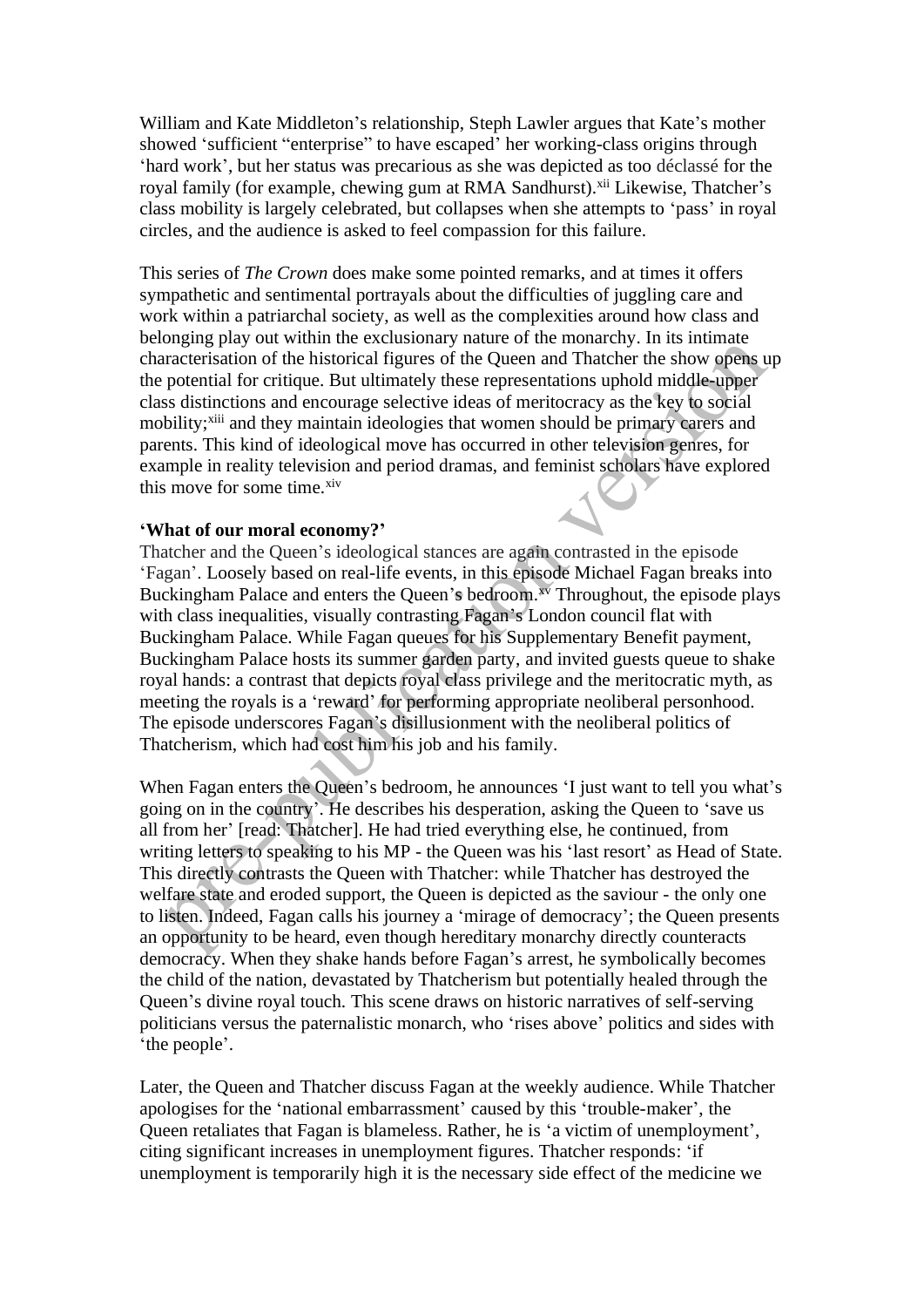are administering to the British economy'. The Queen then asks: 'what of our moral economy?' Thatcher replies with logics rooted in neoliberal individualism - from the meritocratic supposition that everyone has 'it within them' to succeed, to her notorious quote (taken out of context, but repurposed here) that there are no collective communities, 'there are individual men and women and there are families'. Thatcher embodies her flagship neoliberal policies, while the Queen is seen as their antithesis, as she calls for more collective policies reflecting the needs of the most vulnerable.

In the context of the pandemic and lockdown, these representations do significant cultural work: models of social democracy are shorn of political potential through their apparent embodiment in the Queen. Alongside *The Crown* stands the cultural memory of the Queen's address to the nation, when she had asked the nation to 'remain united and resolute' through the 'financial difficulties' and 'enormous changes' the pandemic had created - and when extracts from the speech, alongside the Queen's image, had been displayed on London's Piccadilly Lights: towering over the capital as a beacon of national unity. However, just as her apparent identification with Fagan masks her hereditary privilege in *The Crown*, the Queen's call for unity obscures Covid-19's discriminatory consequences. Her speech places responsibility with 'the people' to unite in the image of a monarch - who is able to isolate in one of many palaces.

#### **'Our great imperial family to which we all belong'**

Similar issues of the individual versus the collective occur in the episode '48:1', which focuses on Thatcher and the Queen clashing over imposing Commonwealth sanctions to address apartheid in South Africa. While 48 leaders of Commonwealth countries, and the Queen, are supportive of introducing sanctions, Thatcher is vehemently opposed, arguing that it would decimate the South African economy and affect Britain's trade. The Queen's support of sanctions is positioned through her role as Head of the Commonwealth and is presented as maternal.

The episode opens with the Queen (then heir apparent) giving a 1947 speech in South Africa. Its most famous line, dramatised by Claire Foy playing the younger Queen*,*  reads: 'I declare before you all that my whole life … shall be devoted to … the service of our great imperial family to which we all belong'. As Laura Clancy argues elsewhere, notions of 'familialism' in the royal *family* obscure the politics of monarchy, aristocratic state power and hereditary wealth.<sup>xvi</sup> Ideas of an *imperial* family also reflect histories of colonial power and the British monarchy as Empire's figurehead, vested in ideologies of white supremacy. The Queen's speech attempts to mitigate these histories by presenting herself as being in the service of the Commonwealth, and of the global community that she claims underpins it. The public/private is again blurred, as global politics are rewritten through 'the family'.

This framing of Commonwealth continues throughout the episode. Thatcher repeatedly emphasises economic logics for refusing to impose sanctions. Following their disagreements - where the British press report on the women's feud, threatening the monarch's political neutrality - they meet for the weekly audience. Thatcher defends herself, saying she must 'put sentimentality to one side' and take 'the perspective of a cold balance sheet'. She notes her respect for the Queen's 'compassion', but argues that emotional responses will 'insult' ordinary people. Rather, an economically profitable society offers people opportunities to grow. This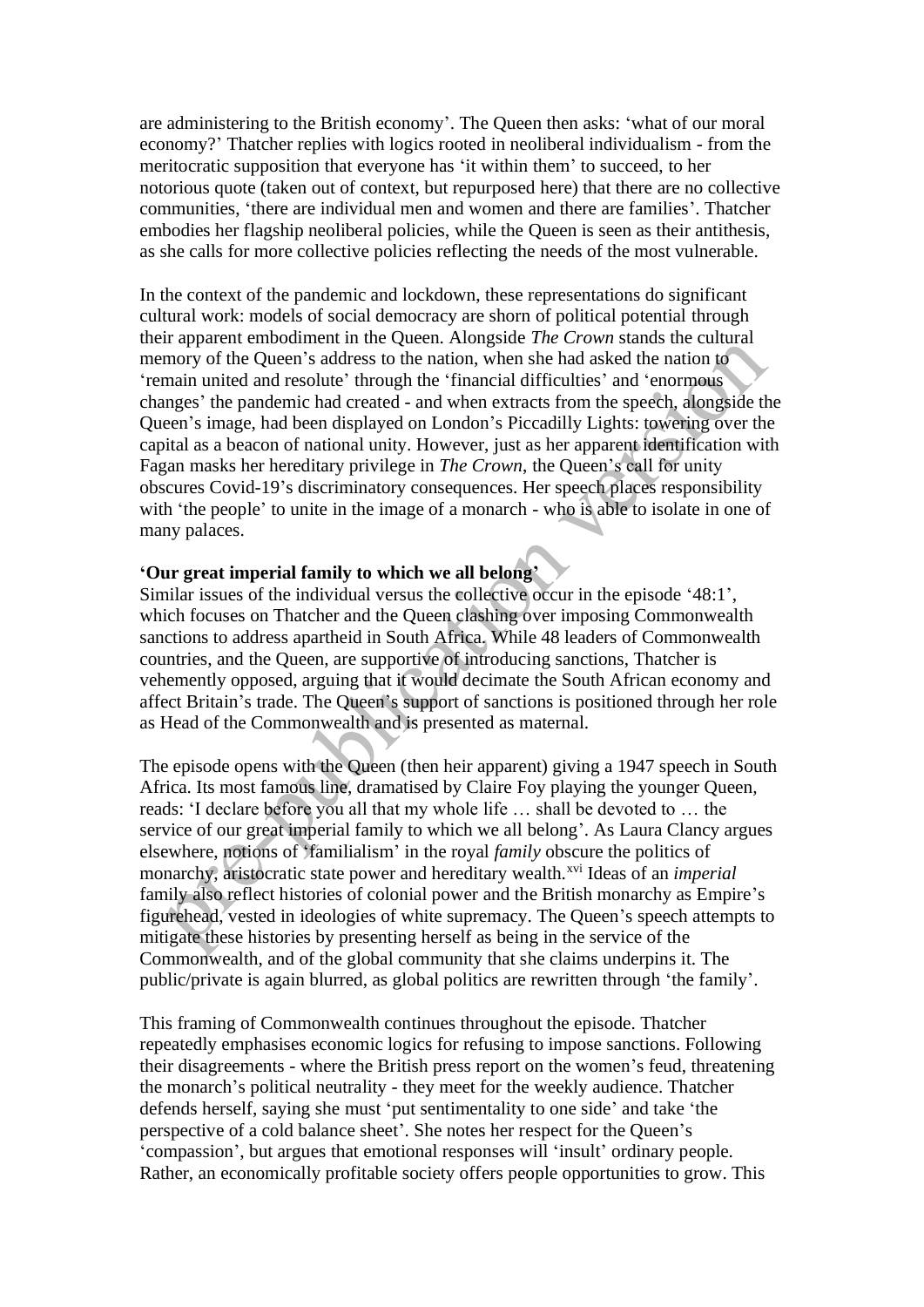again depicts Thatcher as the pathological, detached and unsympathetic neoliberal: obsessed with money and indifferent to South Africans' suffering under the apartheid regime.

The Queen, meanwhile, appears more concerned with morally nurturing Commonwealth citizens. The repeating motif of her Commonwealth 'family' depicts the Queen as maternally shielding South Africans from corrupt government regimes. This representation is more than a little problematic given that the British Empire, headed by the monarch, was central to eroding democracy and intensifying racial segregation in South Africa, thereby opening the way to the development of apartheid.<sup>xvii</sup> The monarch(y)'s historical involvement in this history is unsaid; rather, the Commonwealth can 'save' South Africans, headed by the Queen as 'white saviour'.<sup>xviii</sup> An episode attempting to comment on postcolonialism, racial segregation and globalisation is therefore reframed as a treatise on the Queen's compassion.

Romanticising histories of colonial rule chimes with what Paul Gilroy calls 'postcolonial melancholia'. xix Gilroy describes how Britain today mourns its imperial power through selective nostalgia: for instance, by remembering its alleged role in 'ending slavery', but forgetting centuries of atrocities. In *The Crown*, we see a similar repackaging of postcolonial geopolitics through selective depictions of familialism. This sleight of hand also connects to contemporary forms of 'woke-washing'. Francesca Sobande discusses the phenomenon of global brands using protest movements, such as Black Lives Matter, to align themselves with social justice and encourage customer loyalty, even though many perpetuate social injustices in their workplaces.<sup>xx</sup> Likewise, Rosalind Gill and Akane Kanai argue, 'woke capitalism' involves little more than corporate (mis)uses of protest and activist slogans.<sup>xxi</sup> In *The Crown*, the Queen is depicted as 'woke' in comparison to Thatcher as the pathological neoliberal, despite the inequalities (and oppressions) inherent to monarchical privilege.<sup>xxii</sup>

We have seen 'two different crises articulated together' through the pandemic: the underlying structural inequalities that have shaped the impact of Covid-19 on Black and Brown people in the UK have been starkly revealed; and there has simultaneously been an increasingly visible challenge from contemporary anti-racism and social justice movements.<sup>xxiii</sup> Following the rise of anti-racist protests after the murder of George Floyd by the police, there has been more overt questioning of Britain's colonial legacies and responsibilities. Potentially, this is why *The Crown* had such resonance: the polysemic nature of cultural texts means that the series can be read through multiple lenses in a conjuncture of crisis.<sup>xxiv</sup>

#### **Conclusion**

In this series of *The Crown*, the Queen and Thatcher are presented as figures operating at the 'start' of Thatcherism and the neoliberal project - to audiences for whom Covid-19 is exposing perhaps the biggest crisis in neoliberalism in global memory. Throughout, the Queen and Thatcher are depicted as in opposition. Thatcher explicitly espouses neoliberal individualism and free market ideologies, while the Queen emphasises 'moral responsibility'. However, ultimately, they are two sides of the same coin. The Queen's represented 'solution' to the South African crisis is for the Commonwealth, an organisation borne from imperial histories that *caused* the crisis, to implement sanctions. Likewise, her solution to Fagan's distress is 'moral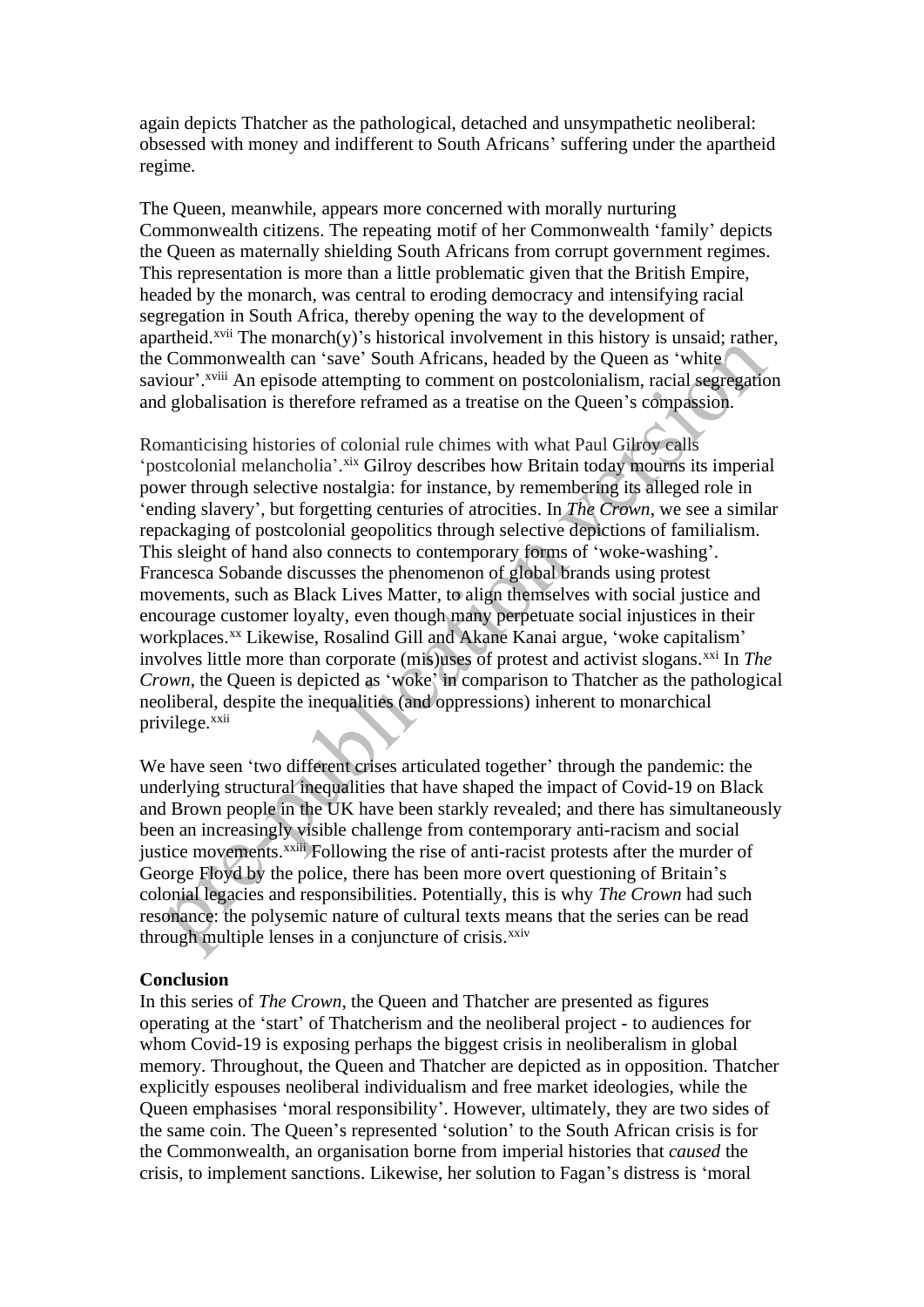responsibility': attempting to redress class inequality through compassion. Neither woman is represented as proposing to dismantle the institutions responsible for global social injustice - and indeed, the UK government and the monarchy are two of the more powerful of such institutions. Nor do they challenge structural gender, class, racial or postcolonial inequalities.

The relationship and interactions between Thatcher and the Queen connect with broader issues in the collapsing of private/public and home/work, specifically through mothering and unpaid care work/paid labour, and hierarchies of class privilege. *The Crown* offers capitalist solutions to inequality, through these two women and their various maternal relations.

Audiences negotiate media representations in, through and alongside the present, and we have read *The Crown* while living through a conjuncture of crisis. This context inexorably draws attention to the ways in which the series engages in overt discussion of inequalities, but then repeatedly individualises, rehabilitates and neutralises them through its representations of Thatcher and the Queen. Such individualisation has resonances with the Covid-19 conjuncture, where the British public have been repeatedly blamed for rising infection rates due to their personal 'irresponsibility', while the responsibility of the state has been denied, whether this has manifested itself in poor government communications, lack of policy or corrupt dealings in the Conservative Party. The standpoints of both Thatcher and the Queen as depicted in the series serve to normalise such discourses for contemporary audiences, as they negotiate their own relationships to gender, class, race or postcolonial inequalities.

In her pandemic address to the nation, the Queen said that 'we join with all nations across the globe in a common endeavour' to recover from Covid-19. Our analysis of *The Crown* demonstrates that this 'common endeavour' is not one of equality; rather, systems of privilege need to be structurally addressed if 'success' is to 'belong to everyone one of us'.

**Laura Clancy** is a Lecturer in Media at Lancaster University. She is the author of *Running the Family Firm: how the monarchy manages its image and our money* (2021). **Sara De Benedictis** is a Senior Lecturer in Sociology and Communications at Brunel University London. Her research interests are in mediations of gender, class, feminism and reproduction.

**Notes** 

[https://www.independent.co.uk/voices/queen-elizabeth-speech-coronavirus-uk-nhs](https://www.independent.co.uk/voices/queen-elizabeth-speech-coronavirus-uk-nhs-lockdown-boris-johnson-a9448611.html)[lockdown-boris-johnson-a9448611.html](https://www.independent.co.uk/voices/queen-elizabeth-speech-coronavirus-uk-nhs-lockdown-boris-johnson-a9448611.html) (accessed 21.4.21).

<sup>i</sup> Boris Johnson, **'**Prime Minister's statement on coronavirus (COVID-19)', 19 December 2020: [https://www.gov.uk/government/speeches/prime-ministers](https://www.gov.uk/government/speeches/prime-ministers-statement-on-coronavirus-covid-19-19-december-2020)[statement-on-coronavirus-covid-19-19-december-2020](https://www.gov.uk/government/speeches/prime-ministers-statement-on-coronavirus-covid-19-19-december-2020) (accessed 20.4.21).

ii Sean O'Grady, 'Queen Elizabeth channelled blitz spirit in rare address - but is this generation up to the task?', *Independent*, 5 April 2020:

iii The Care Collective, *The Care Manifesto*, Verso, London, 2020.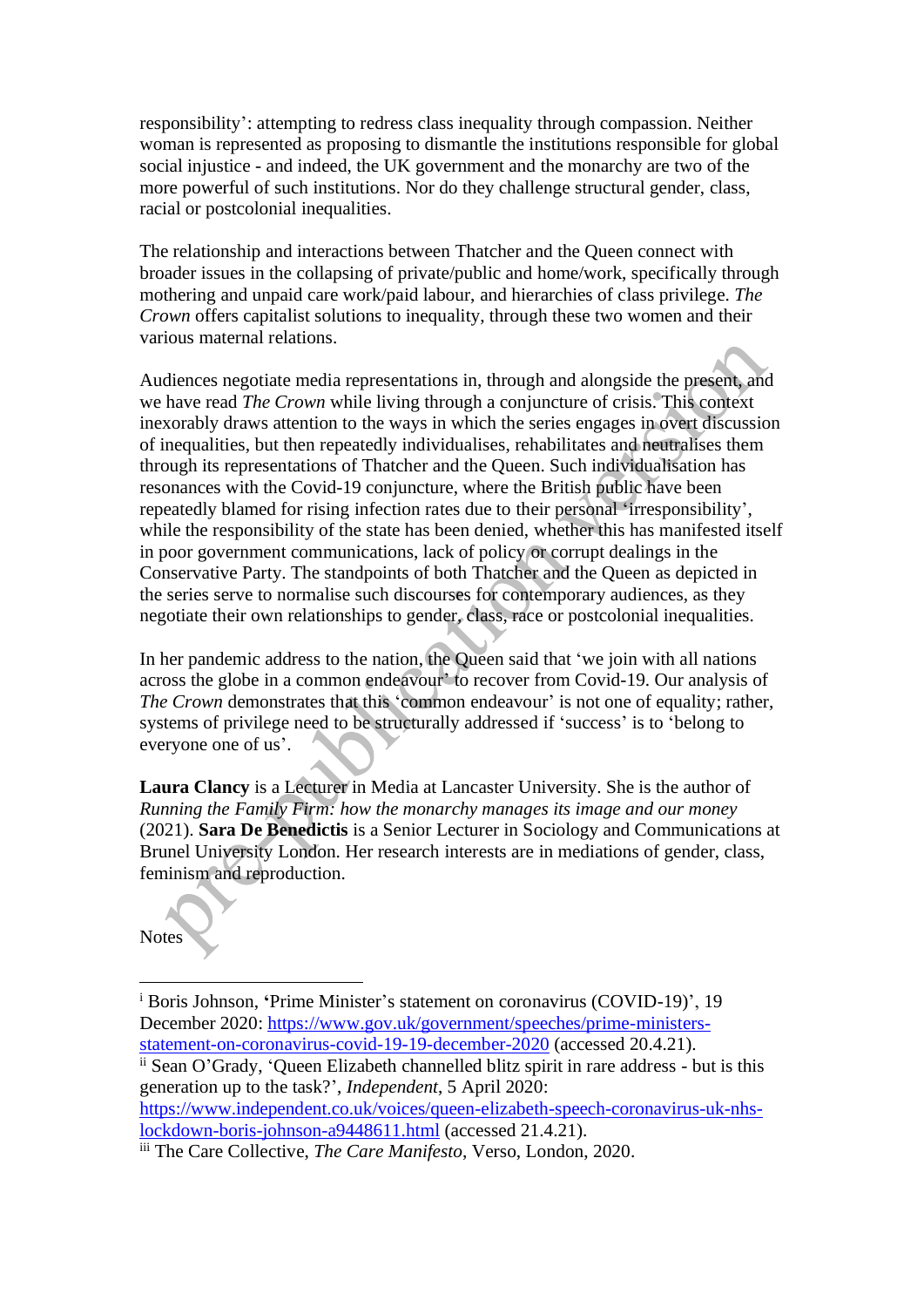iv Jo Littler, 'Mothers behaving badly: chaotic hedonism and the crisis of neoliberal social reproduction', *Cultural Studies*, Vol 34 No 4, 2020, pp499-520.<sup>v</sup> BBC, 'Netflix reveals The Crown viewing figures for the first time', 22 January 2020:

vi The fourth season of *The Crown* has been touted as the most controversial yet. Online news and lifestyle outlets have critiqued the show's representation of Diana's eating disorder and the relationship between Diana, Charles and Camilla for being, among many things, exploitative and insensitive to the royal family, especially considering Diana's death in 1997. See Sonia Rao, 'As "The Crown" tackles recent history with Princess Diana, the show hits a nerve', *Washington Post*, 19 November 2020: [https://www.washingtonpost.com/arts-entertainment/2020/11/19/the-crown](https://www.washingtonpost.com/arts-entertainment/2020/11/19/the-crown-season-4-princess-diana/)[season-4-princess-diana/](https://www.washingtonpost.com/arts-entertainment/2020/11/19/the-crown-season-4-princess-diana/) (accessed 17.8.21).

vii See Rebecca Bramall, *The Cultural Politics of Austerity*, Basingstoke, Palgrave Macmillan 2013, for an example of the significance of nostalgic cultural renderings of austerity and their significance to the political present.

viii Anna Bull and Kim Allen, 'Sociological interrogations of the turn to character', *Sociological Research Online*, Vol 23 No2, 2018, p395.

ix This is a belaboured point made in 'The Balmoral Test' episode by the motif of a stag hunted by the royal family at Balmoral, representing Diana's death and the family's role in it.

<sup>x</sup> See Tracey Jensen, 'Warmth and wealth: Re-imagining social class in taxonomies of good parenting', *Studies in the Maternal*, Vol 2 No 1, 2010, pp1-13, for an analysis of how individualised and moral notions of character have been recently used to define 'good' parenting, rather than looking to how class and inequalities shape these ideas. xi Rachel Flint and Miriam Barker, 'Covid and women: Pandemic "massive step back" in equality', BBC News, 3 April 2021: [https://www.bbc.co.uk/news/uk-wales-](https://www.bbc.co.uk/news/uk-wales-56345712)[56345712](https://www.bbc.co.uk/news/uk-wales-56345712) (accessed 26.4.21).

xii Steph Lawler, 'The middle classes and their aristocratic others', *Journal of Cultural Economy*, Vol 1 No 3, 2008, pp245-261, p252.

xiii See Jo Littler, *Against Meritocracy: Culture, Power and Myths of Mobility,*  Oxford/New York, Routledge 2017.

xiv See for example (among many) Sara De Benedictis, Kim Allen and Tracey Jensen, 'Portraying poverty: The economics and ethics of factual welfare television', *Cultural Sociology*, Vol 11 No 3, 2017, pp337-358; or Hannah Hamad, 'Contemporary medical television and crisis in the NHS', *Critical Studies in Television*, Vol 11 No 2, 2016, pp136-150,.

xv Although there's no evidence Fagan and the Queen chatted at length.

xvi Laura Clancy, *Running the Family Firm: how the monarchy manages its image and our money*, Manchester, Manchester University Press 2021 forthcoming xvii Richard Dowden, 'Apartheid. Made in Britain', *Independent*, 22 October 2011: [https://www.independent.co.uk/voices/apartheid-made-britain-richard-dowden](https://www.independent.co.uk/voices/apartheid-made-britain-richard-dowden-explains-how-churchill-rhodes-and-smuts-caused-black-south-africans-lose-their-rights-1370856.html)[explains-how-churchill-rhodes-and-smuts-caused-black-south-africans-lose-their](https://www.independent.co.uk/voices/apartheid-made-britain-richard-dowden-explains-how-churchill-rhodes-and-smuts-caused-black-south-africans-lose-their-rights-1370856.html)[rights-1370856.html](https://www.independent.co.uk/voices/apartheid-made-britain-richard-dowden-explains-how-churchill-rhodes-and-smuts-caused-black-south-africans-lose-their-rights-1370856.html) (accessed 26.4/21).

xviii This is not the only example where problematic representations of whiteness create Commonwealth 'others'. In the episode 'Terra Nullius', Prince Charles and Princess Diana's 1983 royal tour of New Zealand and Australia is represented. A montage of Māori performing the haka is interspersed with footage of Diana vomiting due to her eating disorder. But the haka is traditionally used during war, intended to display strength and unity, not despair and anguish as the montage suggests. The

<https://www.bbc.co.uk/news/entertainment-arts-51198033> (accessed 20.4.21).